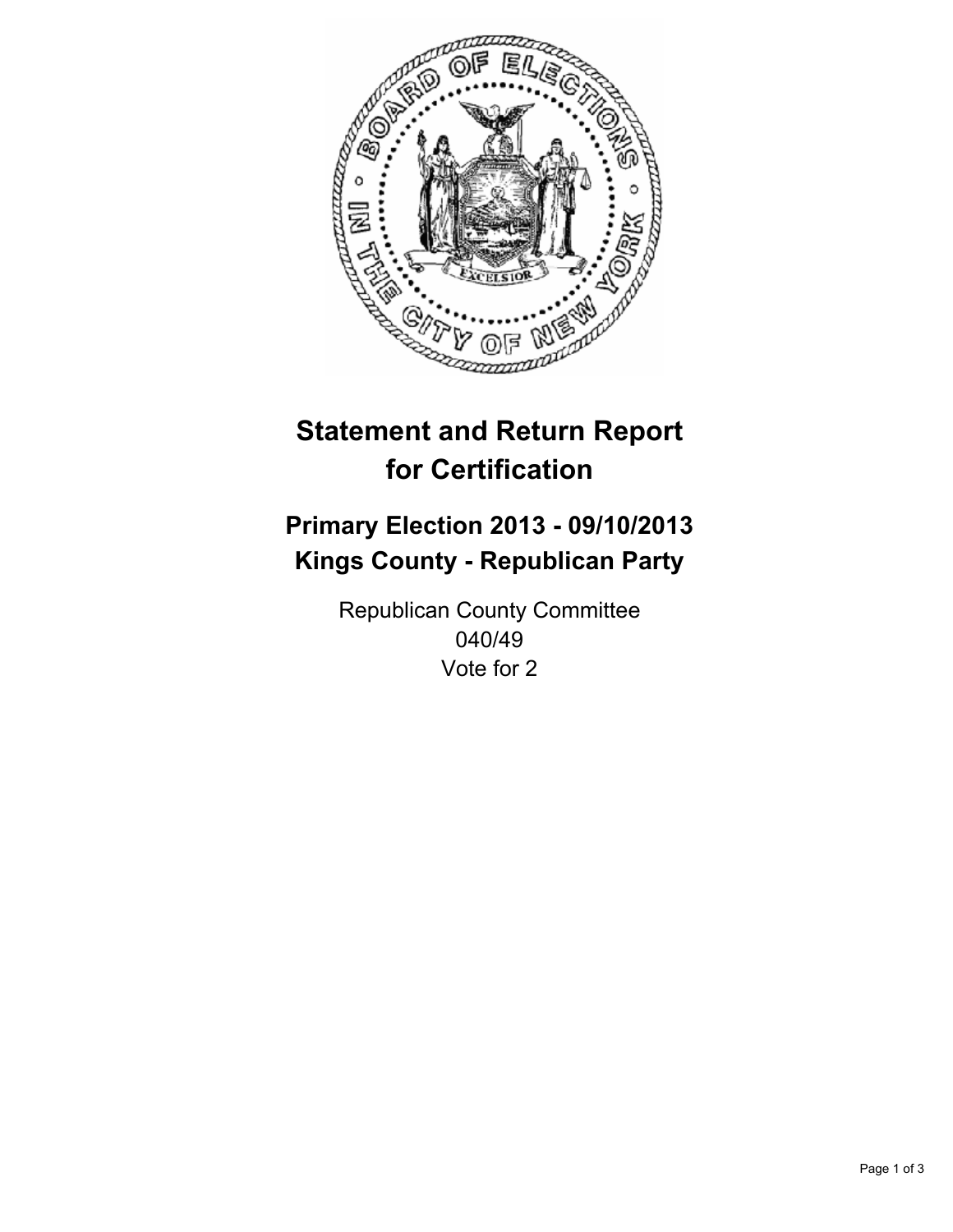

### **Assembly District 49**

| 0        |
|----------|
| 0        |
| 0        |
| 0        |
| $\Omega$ |
| 6        |
| 3        |
| 11       |
| 9        |
| 29       |
|          |